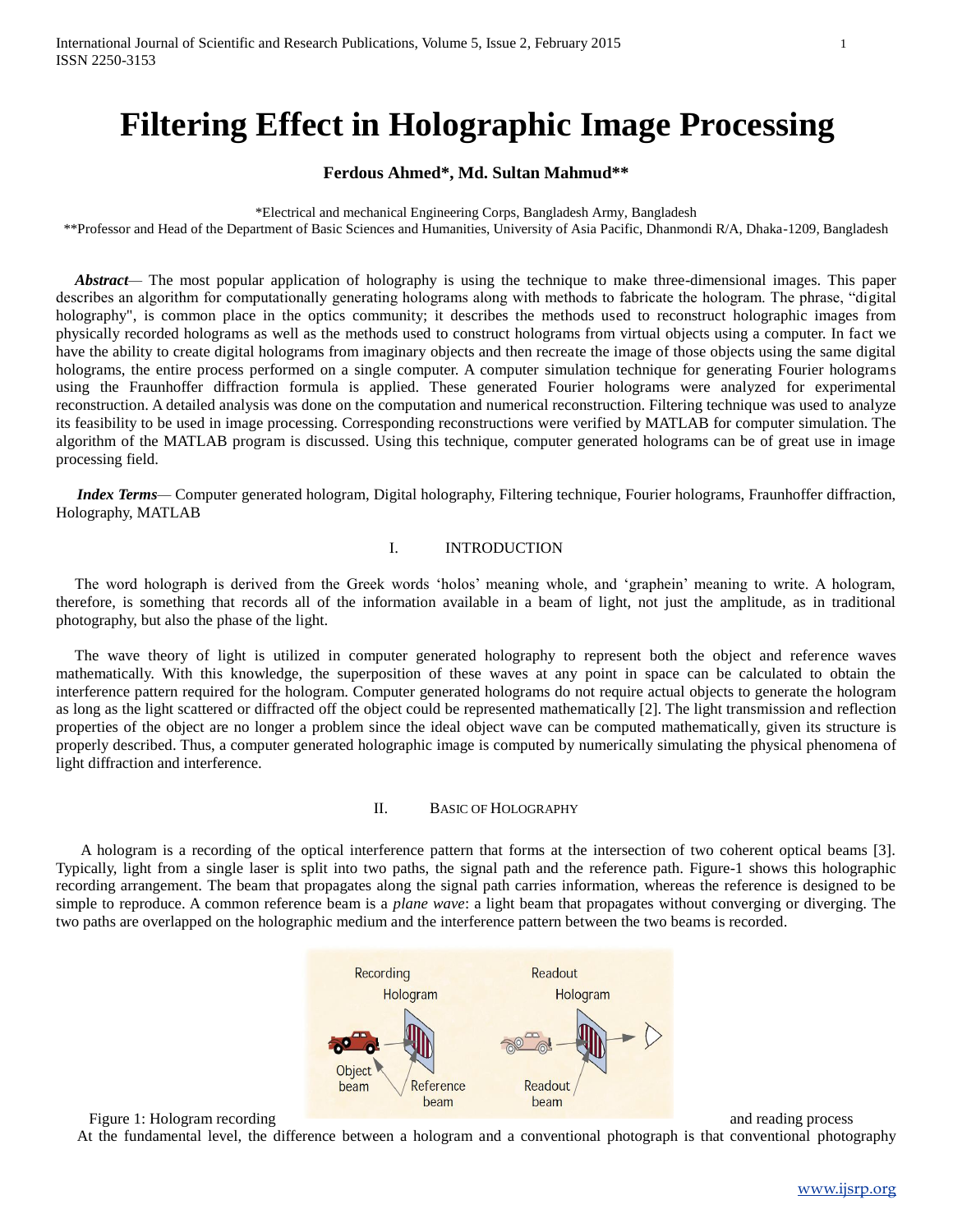records intensity of light while a hologram records both intensity and phase. Holography is done by recording the interference pattern between coherent light and the incident light reflecting off an object.

#### III. FUNDAMENTALS OF COMPUTER GENERATED HOLOGRAPHY

# *A. Optical Holography Vs Digital Holography*

The optical holography technique demands the presence of the real object (for which the hologram is to be made). In optical holography recording, light from a coherent laser source scattered from the object is made to interfere with a reference light derived from the same source. The recorded fringe pattern when illuminated by the same reference light generates the object wave front (3D image). Nevertheless, in computer simulated holography, the entire recording and reconstruction processes are simulated using diffraction formula. The first computer generated hologram (CGH) was made by A.W.Lohmann and D.P. Paris in 1967. Thereafter this technique has undergone many improvements and changes in both procedure and computational techniques. Once the choice of the diffraction formula has been made, then the choice of suitable computer implementation procedures should be made. The computing environment should be chosen such that it improves speed, accuracy and also cost efficiency for that type of simulation method. In our work, the Fraunhoffer diffraction formula is used for simulation. The holograms thus generated using diffraction formula can be used for optical reconstruction.

#### *B. Computer Generated Hologram*

Computer Generated Holography is an optical numerical technique, which avoid the traditional light interference recording process by computer numerical calculation and record the hologram directly [4]. It does not require the actual light and the actual existence of the recording medium and reduces the difficulty of the realization of holography. Computer Generated Holograms has many applications in digital storage and display systems. Numerical generation and encryption of hologram are two important topics that have instigated abundant research and analysis works within the past twenty years. An important need for synthesizing computer generated holograms is to create optical wavefronts from objects that do not physically exist. The process of synthesizing a hologram usually consists of the following steps. The first step is to compute the propagation of the complex amplitude from the object to the hologram plane. The second step is to encode the complex amplitude as a real, nonnegative function from which the hologram can be generated on a graphic output device. The simulation of the interference fringes caused by interaction between the reference beam and object beam in conventional holography can be considered as an example for this. The next steps are to make the hologram and to reduce it to a reasonable size for diffracting light. The final photo reduction step could be eliminated by using special output devices such that hologram can be written directly in the desired size. An important property of hologram is that information about the object is spread over the entire image plane; therefore each and every portion of hologram contains the complete information of the object. This property can be utilized so as to make holograms effective for communication.

#### *C. Computer Generated Hologram Vs Fourier Transform*

According to scalar diffraction theory, the emanating wavefronts are spherical. The scalar diffraction theory at the end of Fresnel approximation reshapes the spherical wavefronts to parabolic wavefronts. Since the parabolic approximation is valid only for small diffraction angles this approximation is also called as paraxial approximation. The far field approximation of Fresnel diffraction formula yields the Fraunhoffer diffraction formula [4]. The Fraunhoffer diffraction formula is the Fourier transform of the aperture distribution. This formula greatly simplifies the calculations compared to Huygen – Fresnel diffraction formula. The simulation is employed using a simple algorithm in MATLAB language. The Fresnel diffraction formula is given by

$$
U(x, y) = \frac{e^{jkz}e^{j\frac{k}{2z}(x^2 + y^2)} }{j\lambda z} \int_{-\infty}^{+\infty} \int_{-\infty}^{+\infty} \left\{ T(\xi, \eta) \exp\left[ j\frac{k}{2z}(\xi^2 + \eta^2) \right] \right\}
$$
  
 
$$
\exp\left[ -j\frac{2\pi}{\lambda z}(x\xi + y\eta) \right] d\xi d\eta
$$

IV. EXPERIMENTAL

In signal processing, particularly digital image processing, filtering has got significant effect on image quality [5]. A holographic image doesn't give out any meaningful image visually. But reconstructed image from the holographic image doesn't appear exactly as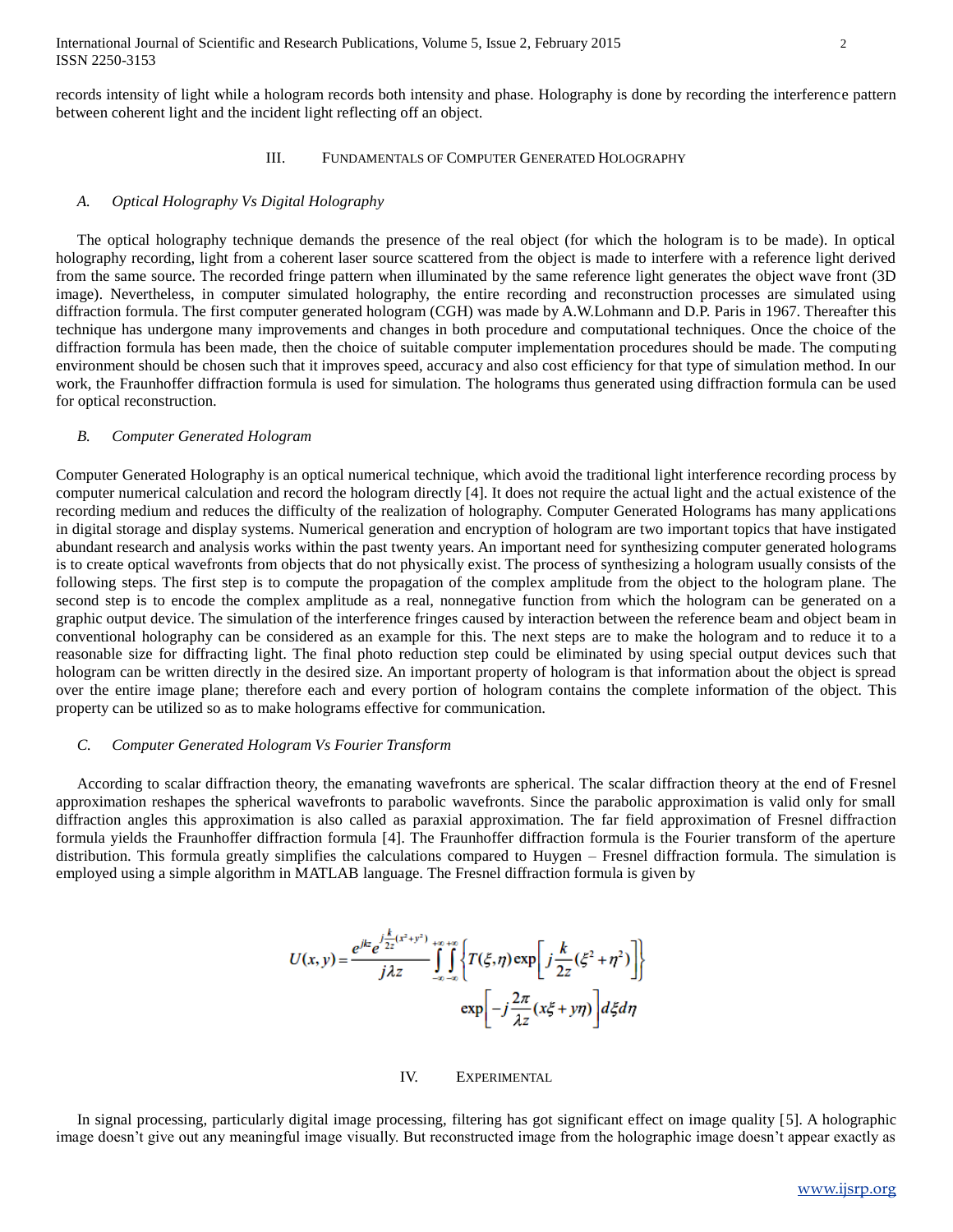## International Journal of Scientific and Research Publications, Volume 5, Issue 2, February 2015 3 ISSN 2250-3153

the original image. Rather it is reconstructed along with some other spurious frequencies due to inherent properties of digital image processing. These unwanted signals which cause reconstructed image differ from its original image, can be negated by suitably applying filtering techniques namely Low Pass Filtering (LPF), High Pass Filtering (HPF) and Band Pass Filtering (BPF). The minimization is a criterion in filter design.

We know that Low Pass Filtering cuts off higher frequencies of certain level according to set parameter and High Pass Filtering cuts off lower frequencies of certain level. Filtering technique can be applied to a reconstructed holographic image if the image demands enhancing for its further use. Filtering technique can be applied to a holographic image through different image processing algorithms [6]. For our experiment, we used MATLAB program as our Computer Generated Hologram (CGH) is based on the same program. Depending on image class, processing algorithm and programming level, the applied filtering effect can vary from unnoticeable to annoying. Aggressive image filtering can also result to distortion in reconstructed image. Such as, the drawback of a low-pass filter is a ringing effect that occurs along the edges of the filtered spatial domain image. Multiplication in the Fourier domain corresponds to a convolution in the spatial domain. Due to the multiple peaks of the ideal filter in the spatial domain, the filtered image produces ringing along intensity edges in the spatial domain. Fraunhoffer diffraction yields the Airy disk as point spread function, which has a ringing pattern. On the other hand, high pass filtering may generate sharp edges near the color transition within an image.

#### *A. Effect of Low Pass Filtering on Holographic Image*

a1=imread('image location.jpg'); %Provide image location%  $a = \text{rgb2}$ gray $(a1)$ ;  $% size(a)$  $% size(a1)$ af=fftshift(fft2(a));  $\%$ size $(af)$ figure, imshow(af); fftshow(af) [x,y]=meshgrid(-512:511,-512:511);  $z=sqrt(x.^2+y.^2);$  $cz < 12$ ;  $\%$ size $(c)$ af1=af.\*c; fftshow(af1) af $11=$ ifft $2$ (af $1$ ); ifftshow(af11)  $c=z<64$ : af1=af.\*c; fftshow(af1)  $af1=ifft2(af1);$ ifftshow(af11)

# *B. Effect of Image Enhancing Technique on Holographic Image*

a=imread('image location.jpg'); %Provide image location% a1=rgb2gray(a); af=fftshift(fft2(a1)); figure, imshow(af); fftshow(af)

[x,y]=meshgrid(-512:511,-512:511);  $z = sqrt(x.^2+y.^2);$ 

 $cz>15$ ; %size(a) hp=af.\*c;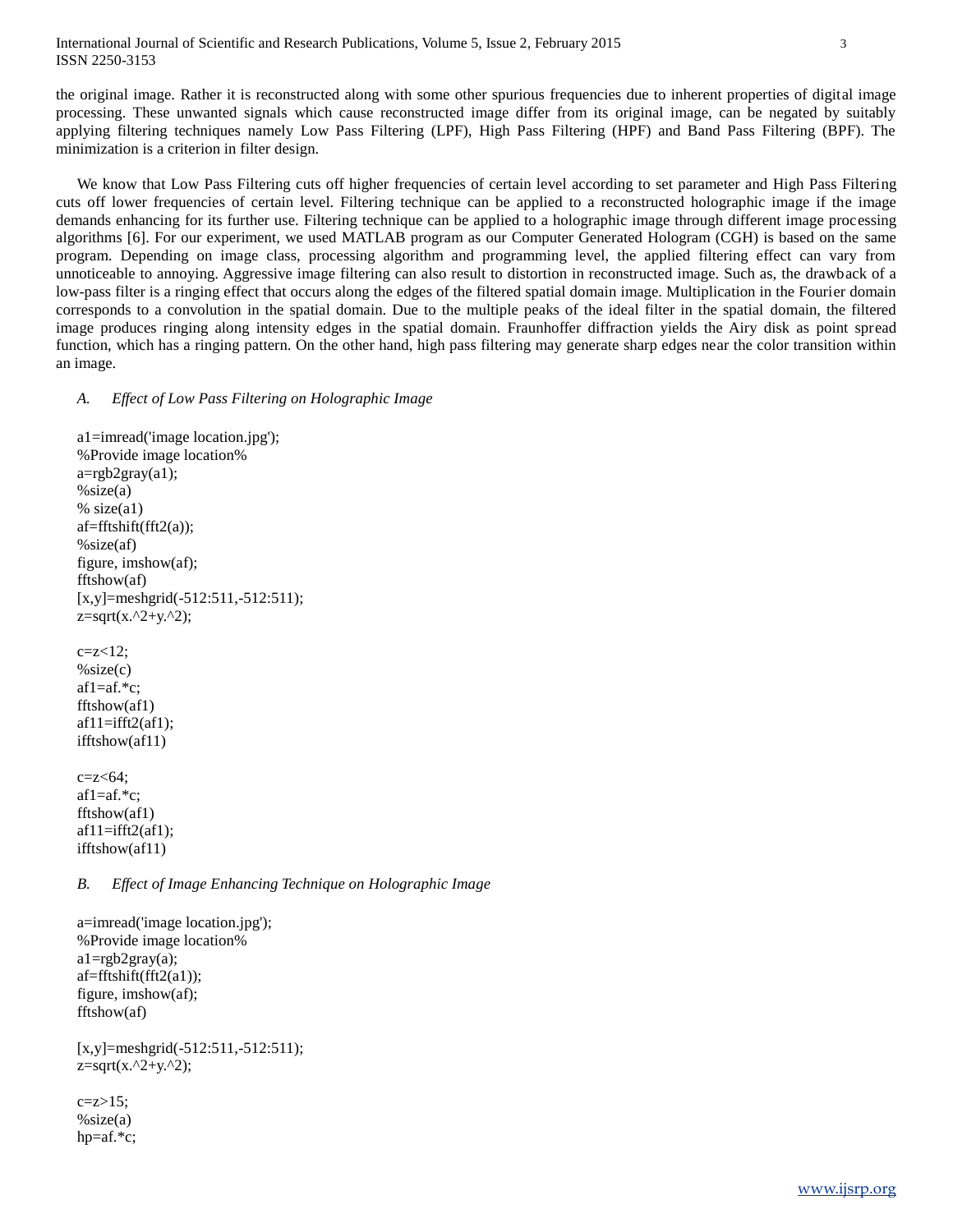fftshow(hp)  $hp1=ifft2(hp);$ ifftshow(hp1)  $c = z > 2$ ; hp=af.\*c; fftshow(hp) hp1=ifft2(hp); ifftshow(hp1)

## V. RESULTS AND DISCUSSIONS

The quality of reconstructed image with respect to original image is visible from Figure - 2. Low pass filtering effect and high pass filtering effect on reconstructed image with different filtering level are shown in Figure - 2 and Figure - 3 respectively. The filtered images vary depending upon the filtering level applied on reconstructed holographic image which is evident from the properties discussed [7, 8].





(a) Original Image (b) Hologram (c) Hologram-FFT Show





Figure 2: Low Pass Filtering Effect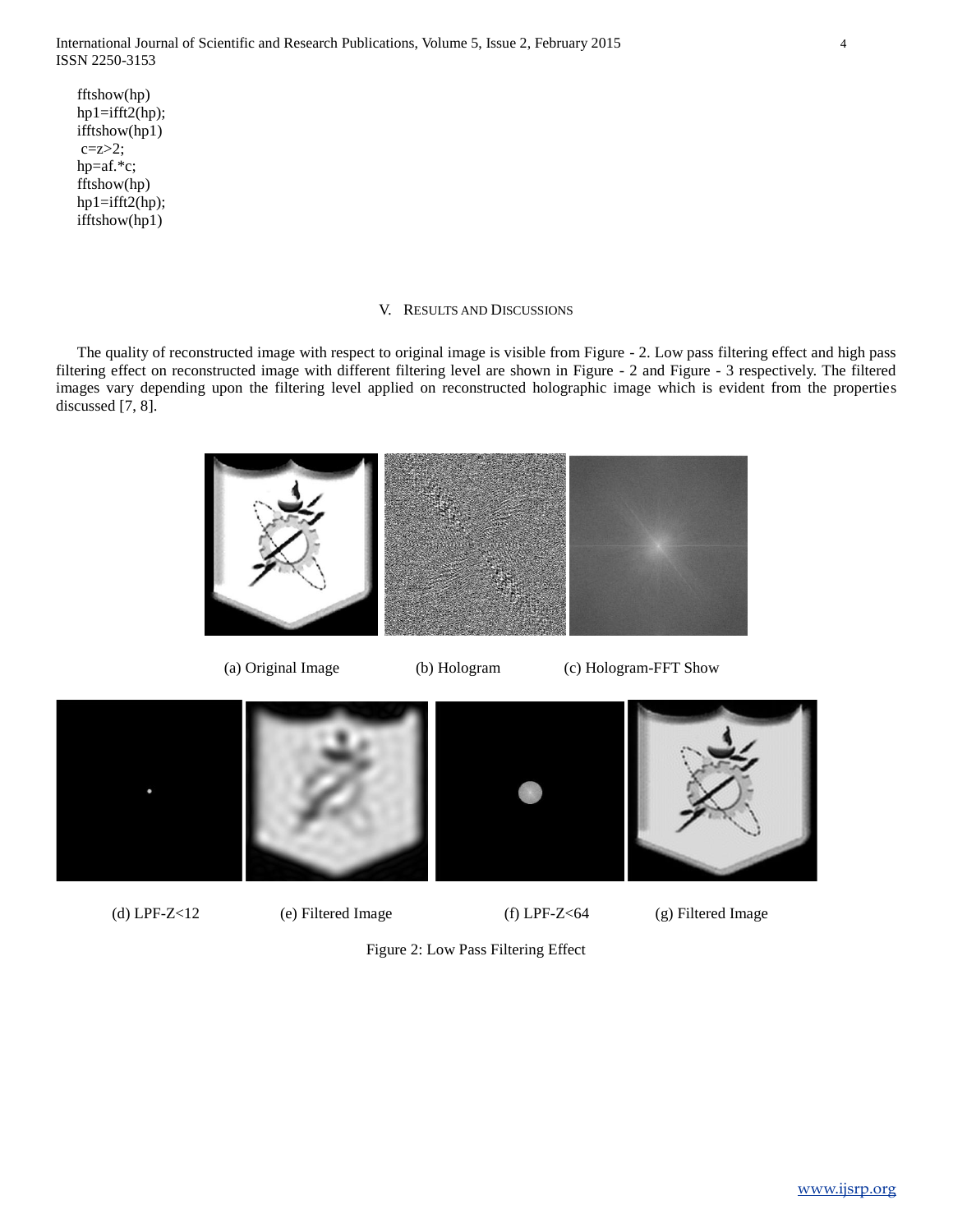

(d) HPF-Z<15 (e) Filtered Image (f) HPF-Z<2 (g) Filtered Image

Figure 3: High Pass Filtering Effect

It is observed from the above result that reconstructed image from its hologram when low pass filtered, gives out blurring effect and sharp edges are minimized. Again, reconstructed image from its hologram when high pass filtered, gives out reverse color effect.

# VI. CONCLUSION

This paper discusses the basic principles of hologram and implementation of computer generated holograms along with filtering effect on generated hologram. A simple algorithm for simulation of computer generated holograms was presented. Fourier transform operation was utilized to obtain the hologram of the object. The reconstruction of object image from the computer generated hologram was done. The image reconstructed from hologram after applying filtering effect contains portrays different response to the filtering parameter technique applied. A method to observe the output image by suitably modifying the hologram was discussed in the paper. An interesting property of hologram is that every portion of the hologram contains information about the object. The hologram was filtered at different levels and dimensions and overall filtered portions were reconstructed to get the object image. It was found that the reconstructed image depend on the position and size of filtering of the hologram.

# ACKNOWLEDGMENT

The author wishes to thank Jawaharlal Nehru Technological University for rendering support in doing research on Holographic Technology and grateful to Professor P. Syam Prashad for proper guidance.

# **REFERENCES**

- [1] Tung H. Jeong "Basic Principles and Applications of Holography", Lake Forest College,Lake Forest, llinois; Fundamentals Of Photonics, Module 1.10,SPIE Digital Library
- [2] Computer Generated Holography, James B Wendt
- [3] J.W.Goodman," Introduction to Fourier Optics", 2nd ed., The McGraw-Hill Companies, Inc., 1996
- $[4]$ <sup>1</sup>Ferdous Ahmed and <sup>2</sup>Md. Sultan Mahmud "Fourier Optics and Computer Generated Hologram" (Submitted for publication in IJCSE)
- [5] Digital Signal Processing, by J.S.Chitode, Technical Publications, 2008, ISBN 978-81-8431-346-8, 4 70
- [6] A. Umnov, A. Nasonov, A. Krylov, Ding Yong. ["Sparse method for ringing artifact detection"](http://imaging.cs.msu.ru/en/publication?id=296) // In: Proceedings of International Conference on Signal Processing (ICSP2014). IEEE, Hangzou, China, 2014, pp. 662−667.
- [7] Ferdous Ahmed and <sup>2</sup>Md. Sultan Mahmud "Ringing Effect in Holographic Image Processing" (Submitted for publication in IJAMS)